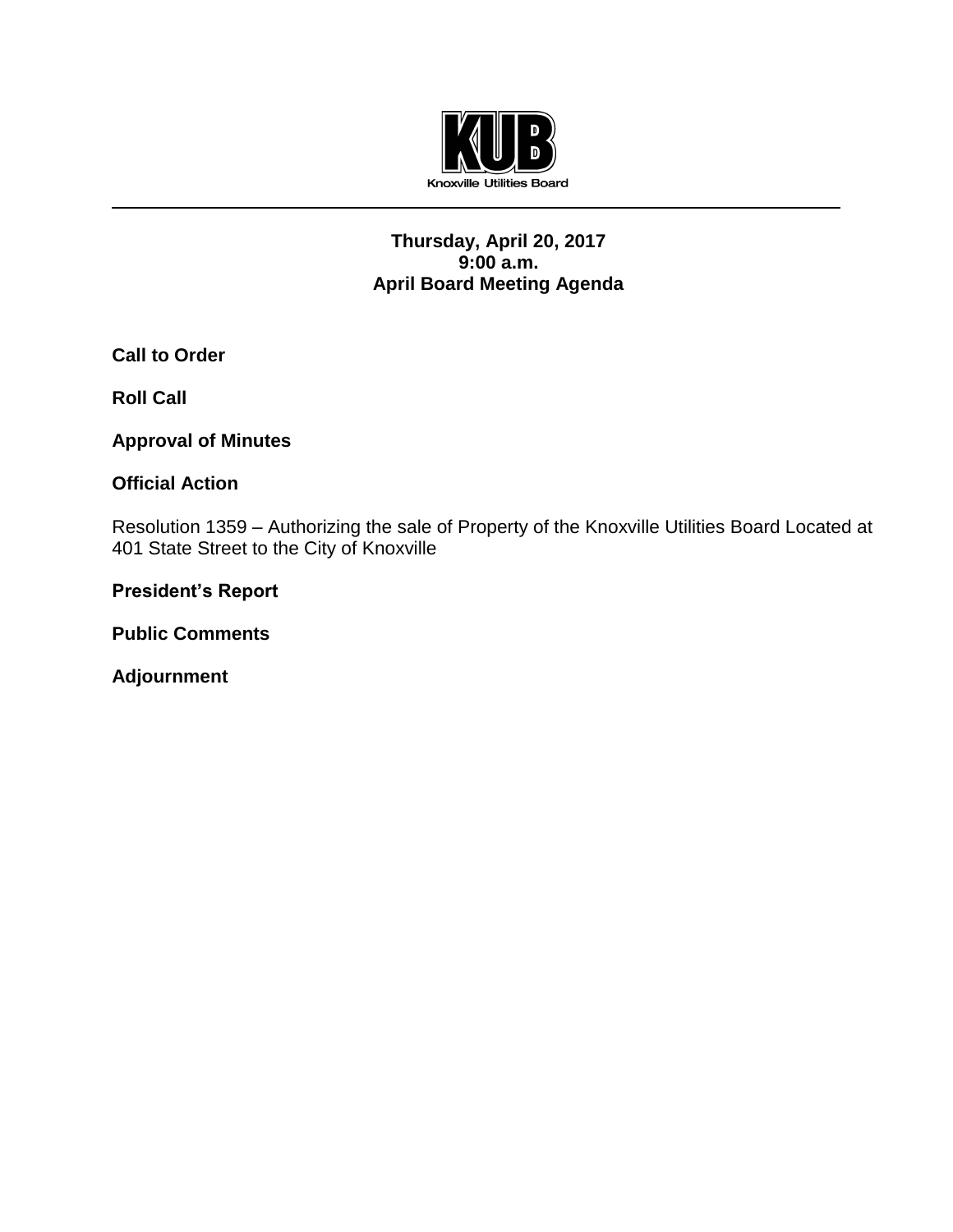

April 14, 2017

Knoxville Utilities Board 445 S. Gay Street Knoxville, Tennessee 37902-1109

Commissioners:

KUB owns the Promenade Parking Garage at 401 State Street, on a parcel of property that is slightly over 1 acre. There is a 16-foot wide strip of property along the northern property line, which KUB does not need for operation of the parking garage. KUB has been approached by the City of Knoxville with a request to purchase this strip of property for public use as road right-of-way, to support continued downtown redevelopment.

State law and bond resolutions authorize the disposition of any real property of KUB which the Board has determined to be no longer useful and necessary for its operations. After consultation with Staff, I have determined that the 0.072 acres sought for public purpose is not useful or necessary for KUB's continued operation of its systems, with the exception that KUB will retain easements for the utility lines that cross the property, as well as air rights over the property.

Through Resolution 1359, which is attached for your information, the Board will approve the sale of a portion of KUB's Promenade Parking Garage property to the City of Knoxville. I recommend adoption of Resolution 1359.

Respectfully submitted,

Nintha Roach

Mintha E. Roach President and CEO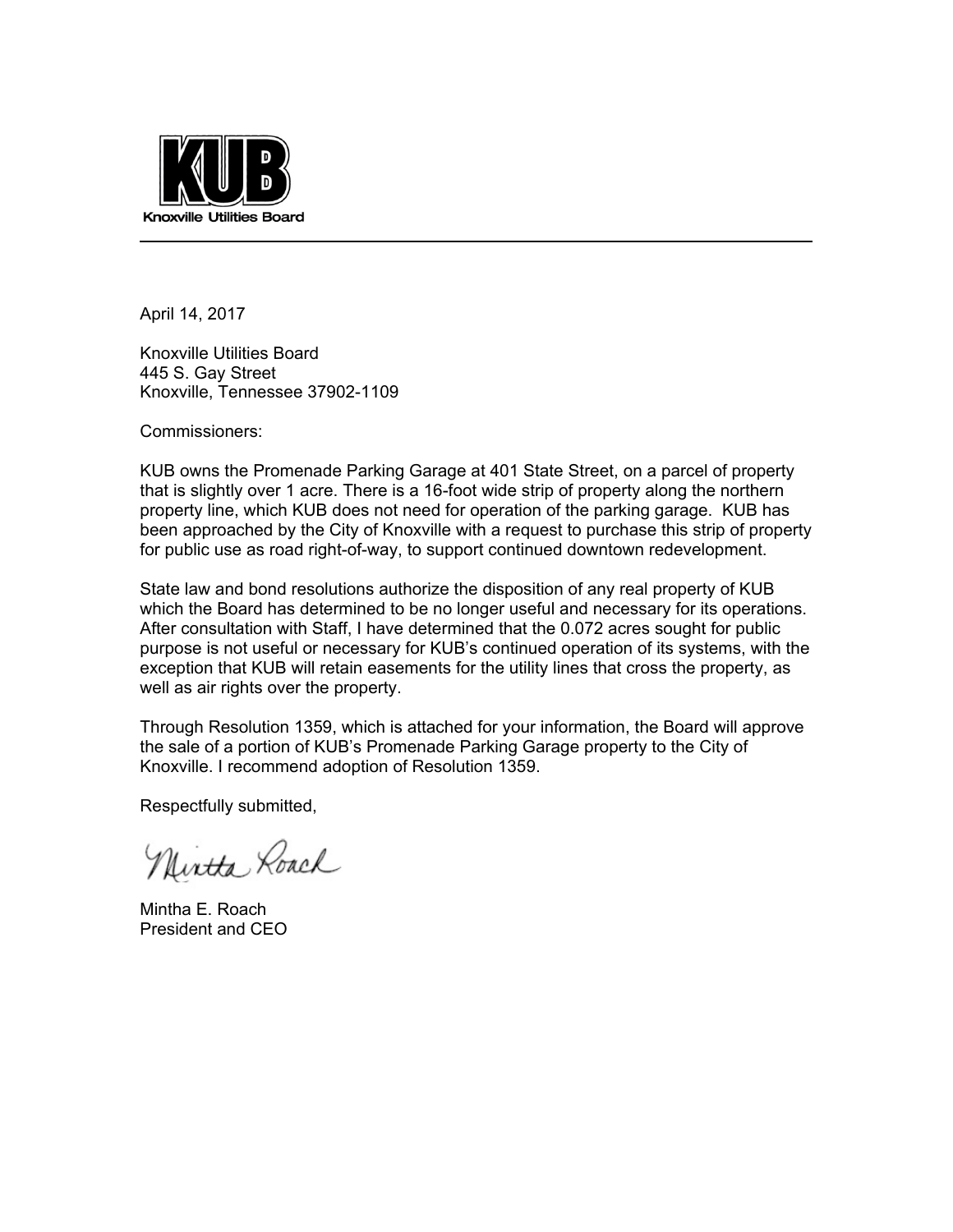# **RESOLUTION NO. 1359**

## **A Resolution Authorizing the sale of Property of the Knoxville Utilities Board Located at 401 State Street to the City of Knoxville**

**Whereas**, the Knoxville Utilities Board ("KUB") holds title to certain real estate, located at 401 State Street, Knoxville, Tennessee, and being all of CLT Map 095-I, Group A, Parcel 023 recorded in the Knox County Register of Deed's Office at Instrument No. 200005010028815, consisting of approximately 1.125 acres of land and appurtenances (the "Property"), where KUB's Promenade Parking Garage is located; and

**Whereas**, the City of Knoxville ("City") seeks to acquire from KUB a portion of the Property, approximately 0.072 acres in size (the "Surplus Property") for use as a City street right-of-way, a public purpose; and

**Whereas**, KUB, pursuant to Article XI, sections 1106(D) and (T) of the Charter of the City of Knoxville and Section VII of the KUB Procurement Procedures, has the authority, subject to the applicable provisions of any bonds or contracts, to transfer title of real property or any right or interest in such property in connection with the operation of its systems; and

**Whereas**, pursuant to T.C.A. § 12-9-110, public advertising and competitive bidding is not required for the transfer of the Surplus Property where it will be used for a public purpose; and

**Whereas**, the Surplus Property is not useful and necessary for the continued operation of KUB's systems substantially as they now exist, with the exception that KUB will retain easements for its utility lines and facilities, as well as air rights above sixteen (16) feet from current grade, across the Surplus Property; and

**Whereas**, pursuant to Section VII of the KUB Procurement Procedures, the President and CEO has determined that the Surplus Property is not needed by any of KUB's systems; and

**Whereas**, the bond resolutions for KUB authorize the disposal of KUB property which the KUB Board of Commissioners (the "Board") determines to be no longer necessary and useful in the operation thereof.

**Now, Therefore, Be it Hereby Resolved by the Board of Commissioners of the Knoxville Utilities Board**: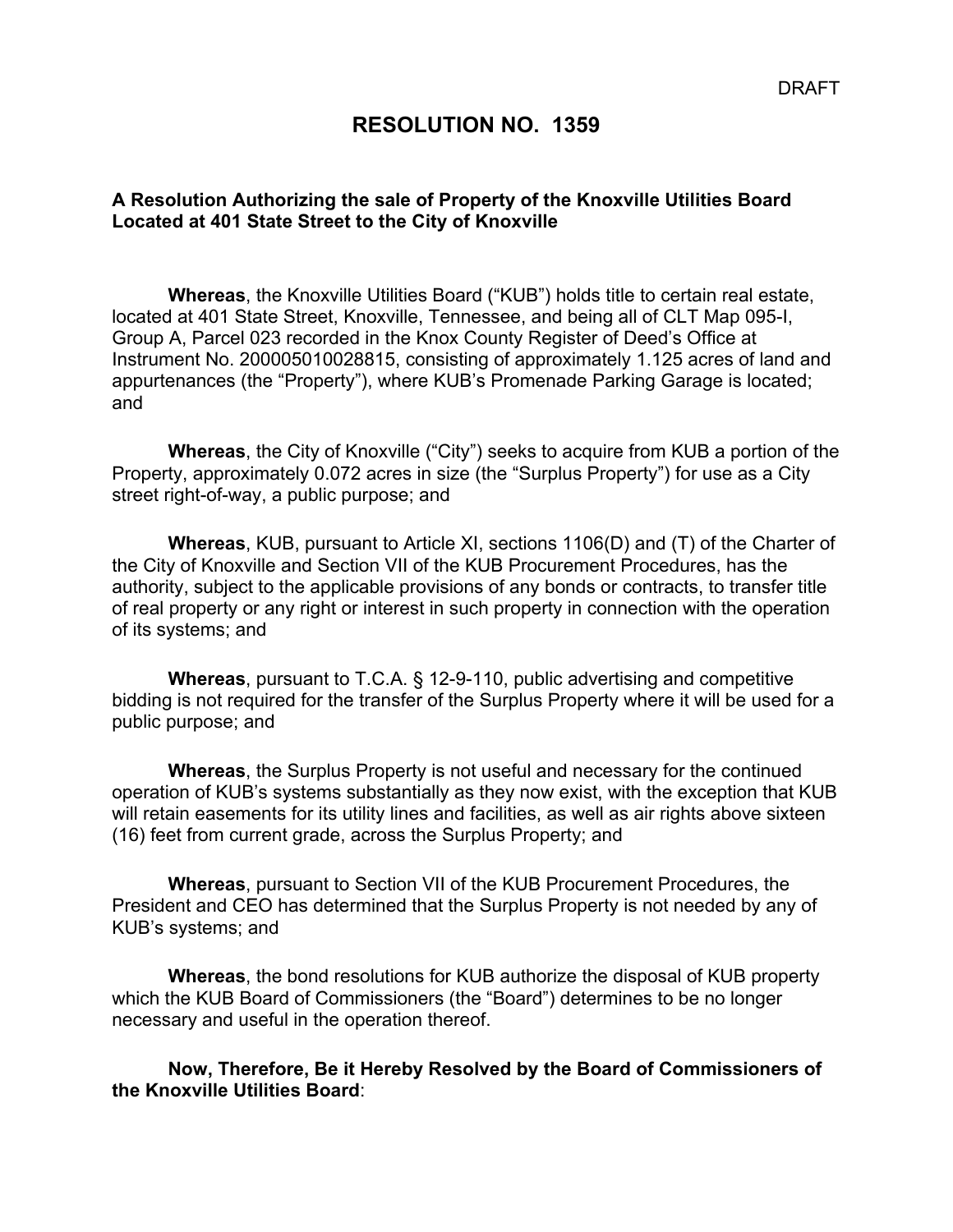**Section 1.** That the Surplus Property is not useful and necessary to the continued safe, efficient and economic operation of any of KUB's systems.

**Section 2.** That it is in the best interest of KUB to sell the Surplus Property to the City of Knoxville.

**Section 3.** That the terms and conditions of the sale, including the purchase price of \$50,000.00, the City's payment of certain expenses associated with the transfer, the City's representation that the Surplus Property will be used for a public purpose, and KUB's retention of Utility Easements for its lines and other facilities and air rights above sixteen (16) feet from current grade across the Surplus Property are fair, reasonable and appropriate.

**Section 4.** That the President and Chief Executive Officer or her authorized designee be, and hereby is, authorized and directed to sell the Surplus Property to the City in a manner consistent with KUB's Procurement Procedures and the City Charter, to execute a deed for the transfer of the Surplus Property and to do all things that the President and CEO or her designee deems reasonable and necessary to effectuate such sale.

**Section 5.** That this Resolution shall take effect upon its passage.

Celeste Herbert, Chair

Mark Walker, Board Secretary

 $\overline{a}$ 

APPROVED ON 1st & FINAL READING: EFFECTIVE DATE: MINUTE BOOK 37 PAGE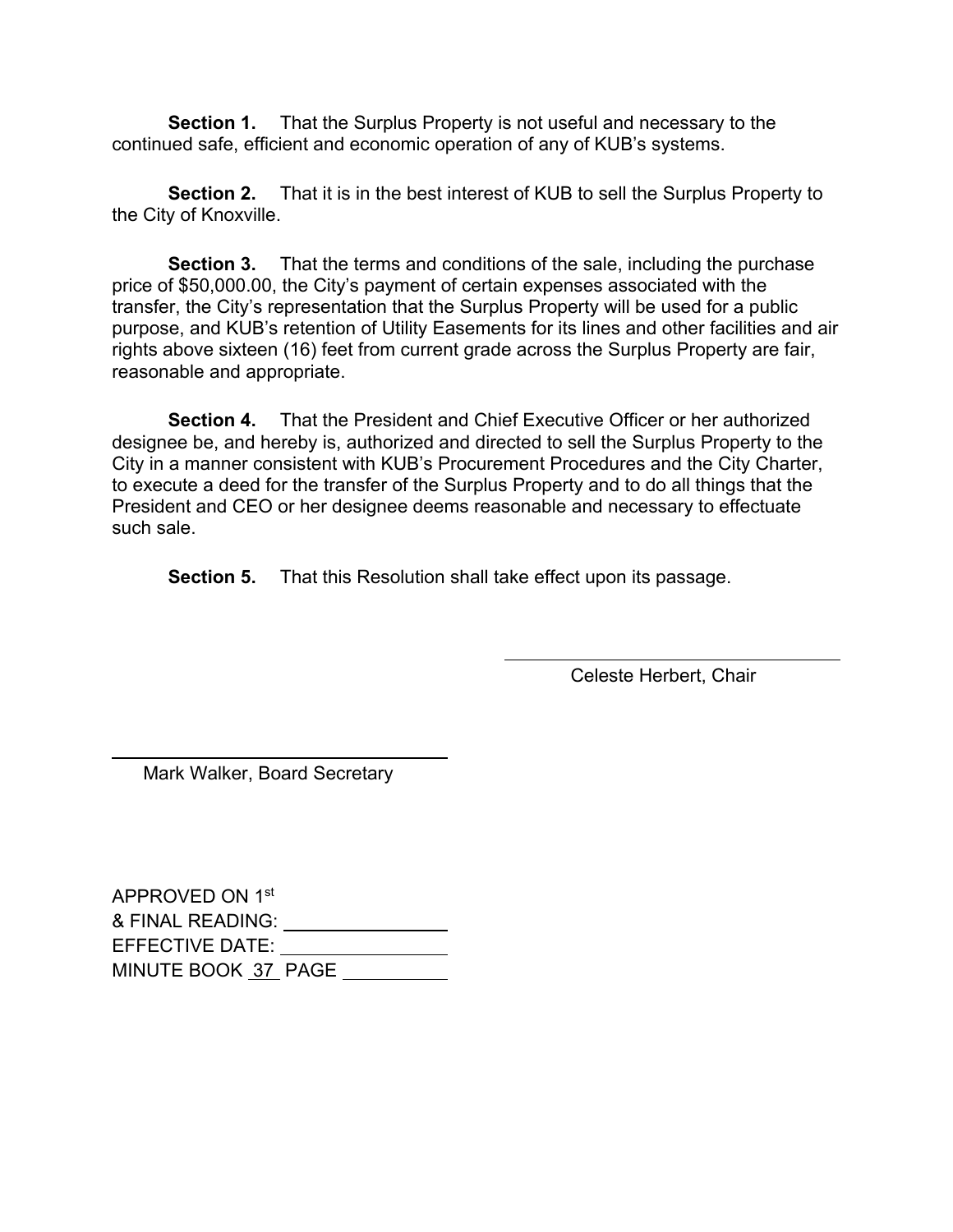## **Knoxville Utilities Board Board Meeting Minutes Thursday, March 16, 2017, Noon**

# **Call to Order**

The Knoxville Utilities Board met in regular session in the Larry A. Fleming Board Room at 445 S. Gay Street, on Thursday, March 16, 2017, pursuant to the public notice published in the January 7, 2017, edition of the *News Sentinel*. Vice Chair Worden called the meeting to order at 12:00 p.m.

## **Roll Call**

Commissioners Present: Jerry Askew, Kathy Hamilton, Tyvi Small, Nikitia Thompson, and John Worden

Commissioners Absent: Celeste Herbert and Sara Pinnell

## **Approval of Minutes**

The Minutes of the February 16, 2017, Board Meeting were approved as distributed upon a motion by Commissioner Askew and seconded by Commissioner Thompson.

## **Old Business**

None

## **New Business**

## **Resolution 1358, A Resolution Adopting a Public Records Policy for the Knoxville Utilities Board**

President Roach advised Commissioners that KUB has always been subject to and complied with the Tennessee Public Records Act. In 2016, the Tennessee General Assembly passed legislation requiring the Board adopt a public records policy no later than July 1, 2017. She recognized Elba Marshall, Manager of Executive Department and Assistant to the CAO, to review the legislation and the proposed policy.

President Roach recommended adoption of Resolution 1358 on first and final reading. Her written recommendation is included in Attachment 1.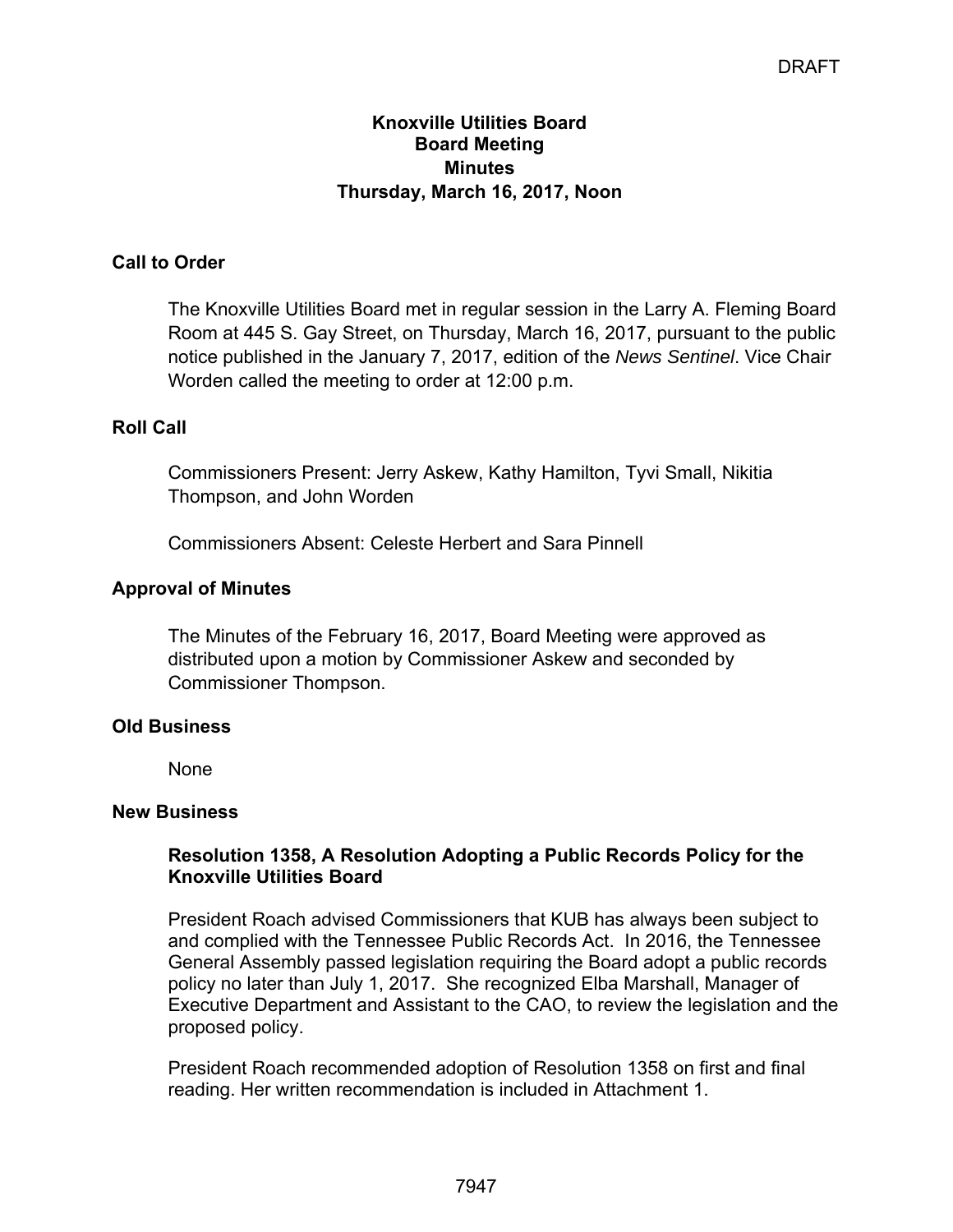## March 16, 2017

Upon a motion by Commissioner Hamilton and a second by Commissioner Askew, Resolution 1358 *(Attachment 1)* was adopted by a roll call vote on first and final reading. The following Commissioners voted "aye": Askew, Hamilton, Small, Thompson, and Worden. No Commissioner voted "nay".

## **President's Report**

## **Quality Improvement Initiative**

President Roach advised Commissioners a quality improvement initiative was launched in 2016 to help identify areas where improved work quality is warranted. She recognized Eddie Black, Senior Vice President, to kick off the presentation and describe the quality improvement process. Mr. Black then introduced Jamie Davis, Manager of Underground Construction, who discussed on-boarding and driver training programs in KUB's construction departments, John Williams, Manager and Assistant to the CFO, who presented on improving storeroom operations, Doug Miller, Manager of Overhead Construction, who presented on an improvement process for grounding electric lines, Ed Medford, Manager of Economic Development and Government Relations, who presented on processes to help insure compliance with enacted legislation. Mr. Black concluded the presentations with a presentation on software patch management.

## **Bond Refinancing Results**

President Roach reminded Commissioners that they previously authorized the issuance of bonds to refinance outstanding debt at lower interest rates. She recognized Mark Walker, Senior Vice President and Chief Financial Officer, to provide an update on the results of the sale. Mr. Walker also noted that a copy of the Official Statement describing each series of bonds was available at the meeting for public review in addition to Form CT-0253 for each series of bonds, which details the cost of issuance for the bonds.

## **Storm Preparation**

President Roach advised Commissioners that KUB puts a lot of effort into preparation for storm events that could result in outages for KUB customers. She recognized Roy Breeden, Supervisor of System Operations, to provide details of the planning and preparation for storm events in early March.

## **Other Business**

 Vice Chair Worden reminded the Board that next month's meeting will begin at 9:00 a.m. Following the conclusion of the business meeting, the Board will begin the Long-Range Planning and Budget Workshop. The meeting should conclude by noon and lunch will be provided.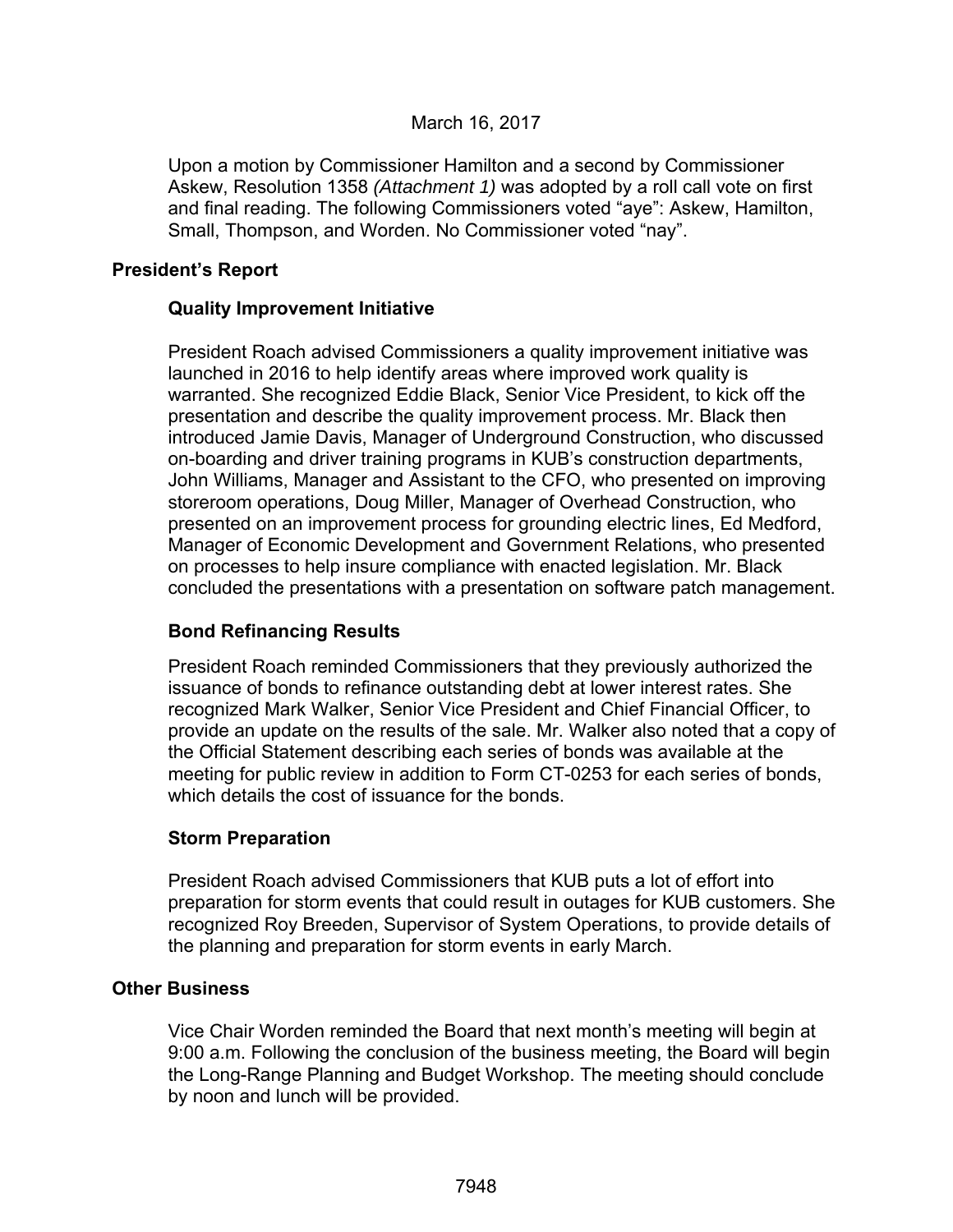March 16, 2017

# **Adjournment**

 $\overline{a}$ 

There being nothing further to come before the Board, Vice Chair Worden declared the meeting adjourned at 1:00 p.m.

Celeste Herbert, Chair

Mark Walker, Board Secretary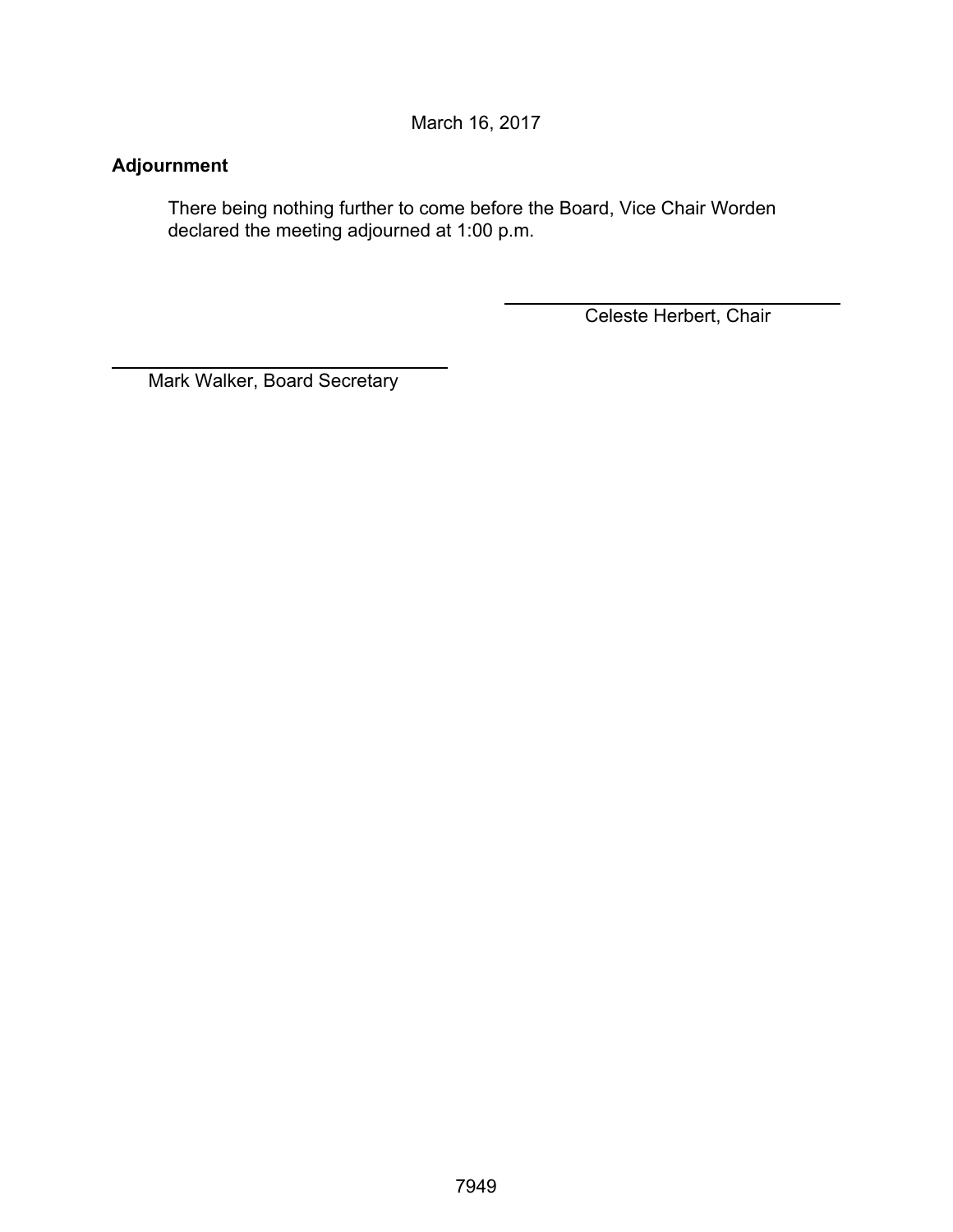# **Attachments**

| Attachment 1 | Recommendation Letter and Resolution 1358, A<br>Resolution Adopting a Public Records Policy for the | Page(s)<br>7951 - 7960 |
|--------------|-----------------------------------------------------------------------------------------------------|------------------------|
|              | <b>Knoxville Utilities Board</b>                                                                    |                        |
|              |                                                                                                     |                        |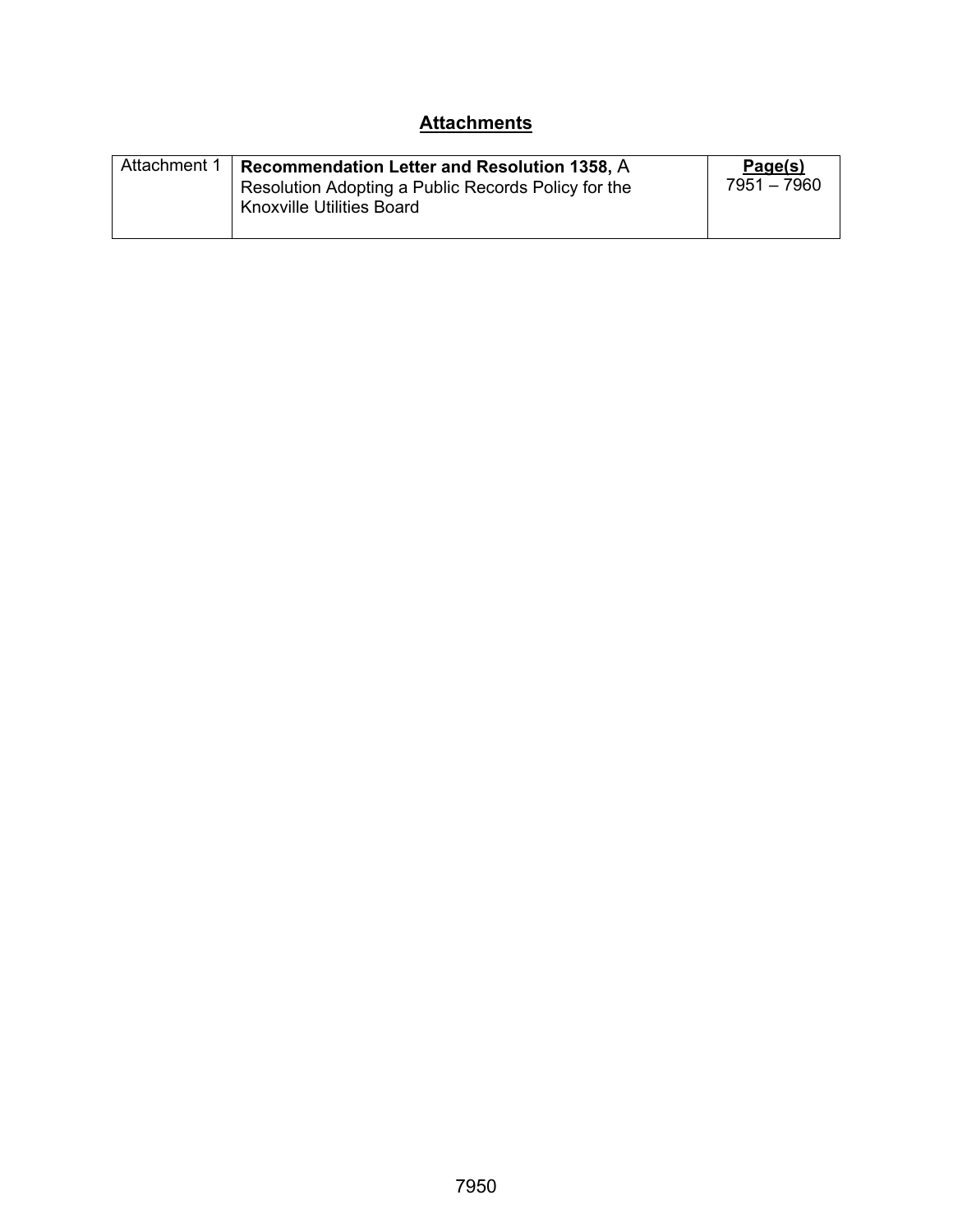

March 10, 2017

Knoxville Utilities Board 445 S. Gay Street Knoxville, Tennessee 37902-1109

Commissioners:

As a governmental entity within the State of Tennessee, KUB is subject to the requirements of the Tennessee Public Records Act. KUB has long had an internal policy for complying with the requirements of the Act, and has followed the policy and the law with respect to records requests made by members of the public.

In 2016, the Tennessee General Assembly passed legislation requiring governmental entities subject to the act to adopt a written public records policy by no later than July 1, 2017. The State's Office of Open Records Counsel developed a model policy that municipal agencies could adopt. KUB Staff and General Counsel have reviewed the model policy and have identified minimal changes necessary to make the model policy specifically applicable to KUB.

A draft of Resolution 1358 and a draft of the Public Records policy are enclosed for your review.

I recommend adoption of Resolution 1358.

Respectfully submitted,

Uirtha Roach

Mintha E. Roach President and CEO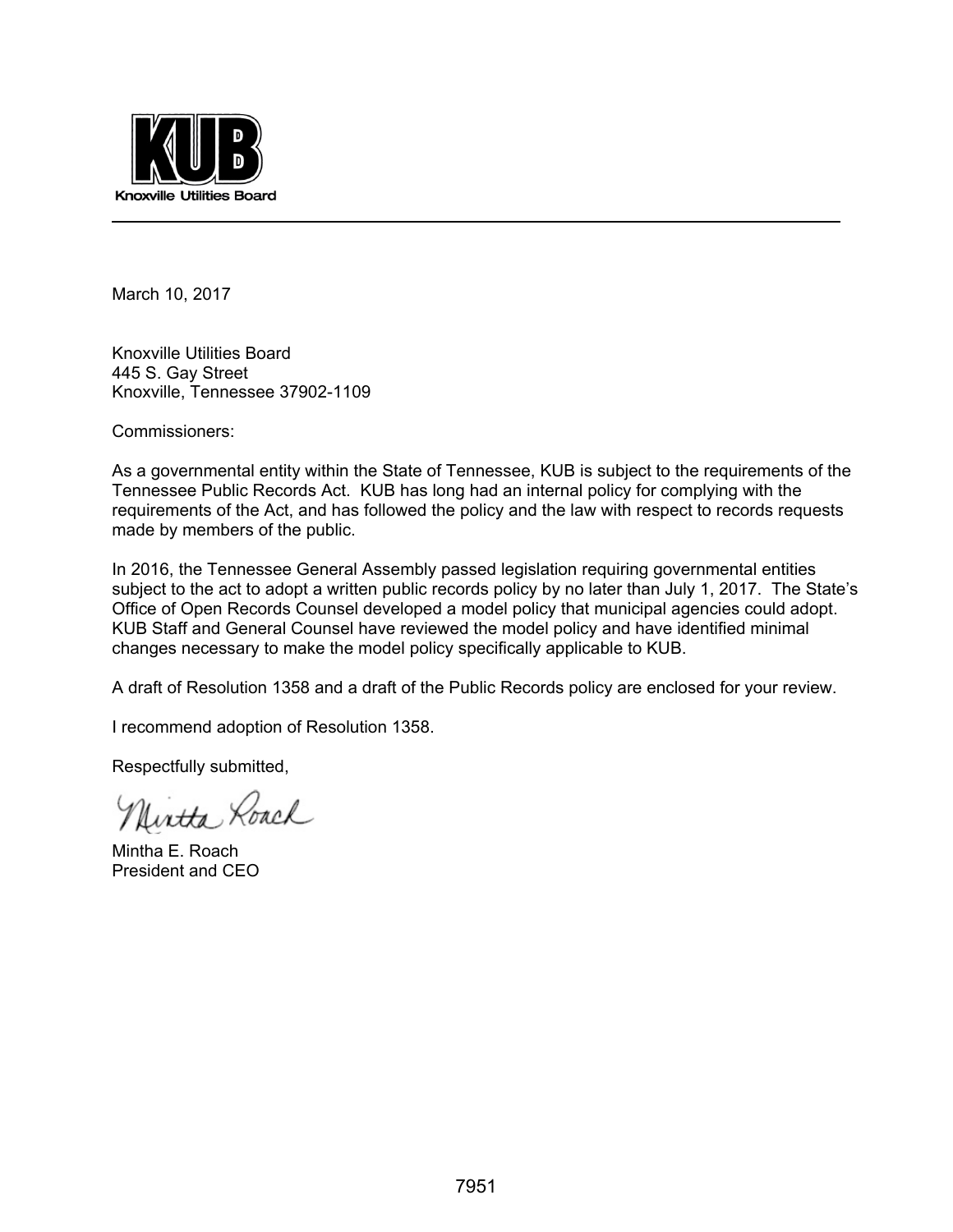# **RESOLUTION NO. 1358**

## **A Resolution Adopting a Public Records Policy for the Knoxville Utilities Board**

**Whereas**, as a governmental entity within the State of Tennessee, KUB is subject to the requirements of the Tennessee Public Records Act; and

**Whereas**, KUB has long had an internal policy for complying with the requirements of the Act, and has followed the policy and the law with respect to records requests made by members of the public; and

**Whereas,** in 2016, the Tennessee General Assembly passed legislation requiring each governmental entity subject to the act to adopt a written public records policy by no later than July 1, 2017; and

**Whereas,** the State's Office of Open Records Counsel has developed a model policy that municipal agencies may adopt; and

**Whereas,** KUB Staff and General Counsel have reviewed the model and have identified minimal changes necessary to make the model policy specifically applicable to KUB.

## **Now, Therefore, Be It Hereby Resolved by the Board of Commissioners of the Knoxville Utilities Board:**

**Section 1.** That the KUB Public Records Policy, attached hereto and incorporated herein as "Exhibit A" to this Resolution, is hereby adopted in its entirety and as of and after the effective date of this Resolution shall be applicable.

**Section 2.** That the Board authorizes the Board's Audit & Finance Committee to amend this policy to maintain compliance with state law and to protect KUB's interest as permitted by state law.

**Section 3.** That the Board authorizes the President and CEO to adopt additional procedures as may be necessary to guide employees in their responsibilities for adhering to this policy.

**Section 4.** That this Resolution shall take effect from and after its passage.

 John Worden/s John Worden, Vice Chair

 Mark Walker/s Mark Walker, Board Secretary

APPROVED ON 1st & FINAL READING: 3-16-17<br>EFFECTIVE DATE: 3-16-17 EFFECTIVE DATE: MINUTE BOOK 37 PAGE 7952 - 7960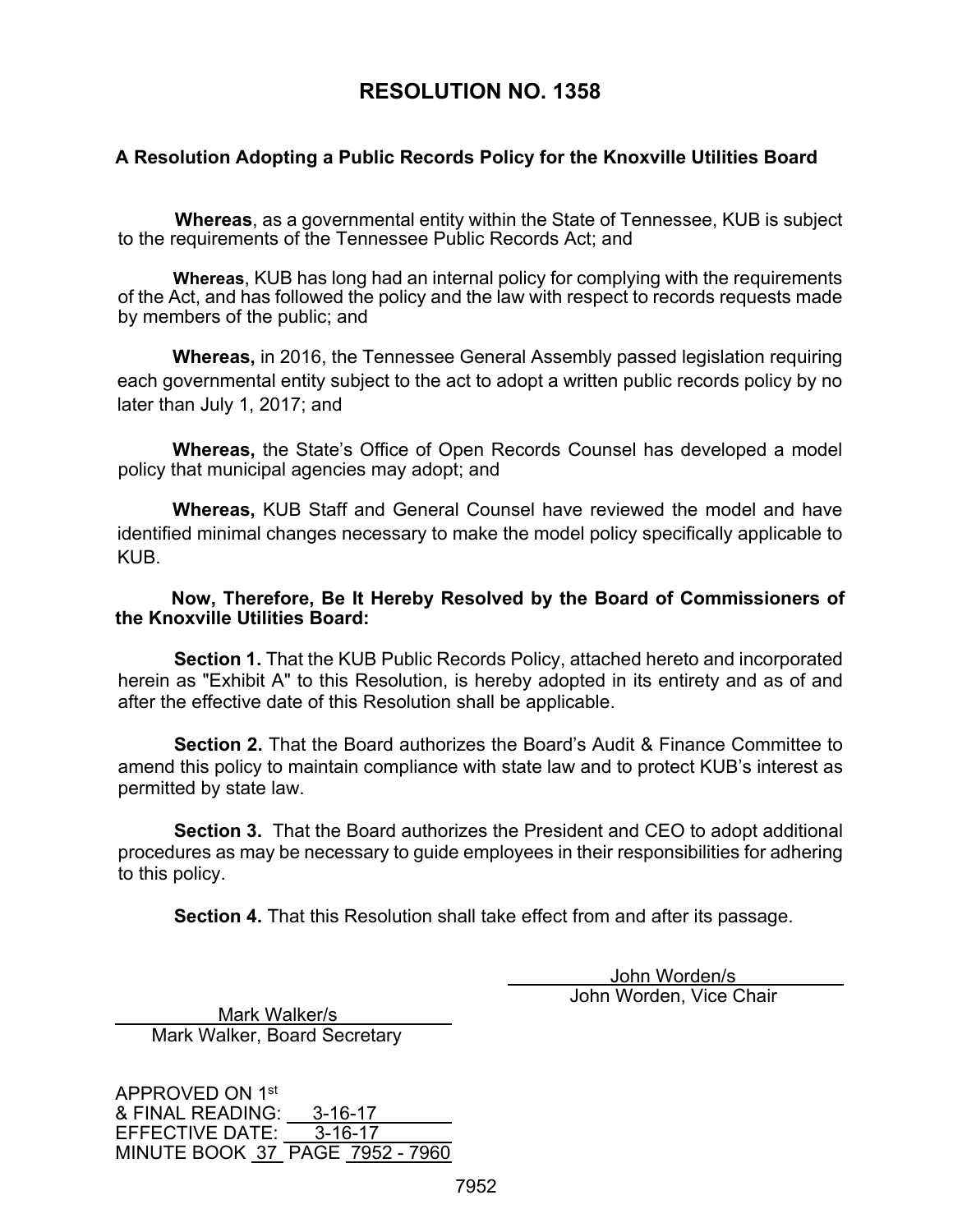## PUBLIC RECORDS POLICY FOR KNOXVILLE UTILITIES BOARD

Pursuant to Tenn. Code Ann. § 10-7-503(g), the following Public Records Policy for Knoxville Utilities Board is hereby adopted in accordance with Resolution 1358 by the Knoxville Utilities Board of Commissioners to provide economical and efficient access to public records as provided under the Tennessee Public Records Act ("TPRA") in Tenn. Code Ann. § 10-7-501, et seq.

The Tennessee Public Records Act (TPRA) provides that all state, county and municipal records shall, at all times during business hours be open for personal inspection by any citizen of the State of Tennessee, and those in charge of the records shall not refuse such right of inspection to any citizen, unless otherwise provided by state law. See Tenn. Code Ann. § 10-7-503(a)(2)(A). Accordingly, the public records of Knoxville Utilities Board are presumed to be open for inspection unless otherwise provided by law.

Some records maintained by a municipality (including KUB as an independent agency of the City of Knoxville) are determined by law to be confidential records and not open for public inspection.

Personnel of KUB shall timely and efficiently provide access and assistance to persons requesting to view or receive copies of public records. No provisions of this Policy shall be used to hinder access to open public records. However, the integrity and organization of public records, as well as the efficient and safe operation of KUB shall be protected as provided by current law. KUB reserves the right to notify any customer, employee, or third party whose records are requested under this policy prior to the release of any personal information. Concerns about this Policy should be addressed to the Public Records Request Coordinator for KUB.

### **I. Definitions**:

- A. *Records Custodian*: The employee lawfully responsible for the direct custody and care of a public record. See Tenn. Code Ann. § 10-7-503(a)(1)(C). The records custodian is not necessarily the original preparer or receiver of the record.
- B. *Public Records*: All documents, papers, letters, maps, books, photographs, microfilms, electronic data processing files and output, films, sound recordings, or other material, regardless of physical form or characteristics, made or received pursuant to law or ordinance or in connection with the transaction of official business by any governmental agency. See Tenn. Code Ann. § 10-7-503(a)(1)(A).
- C. *Public Records Request Coordinator*: The individual who has the responsibility to ensure public record requests are routed to the appropriate records custodian and are fulfilled in accordance with the TPRA. See Tenn. Code Ann. § 10-7-503(a)(1)(B). The Public Records Request Coordinator may also be a records custodian.
- D. *Requestor*: A person seeking access to a public record, whether it is for inspection or duplication.

### **II. Requesting Access to Public Records**

A. Public record requests shall be made to the Public Records Request Coordinator ("PRRC") to ensure public record requests are routed to the appropriate records custodian and fulfilled in a timely manner.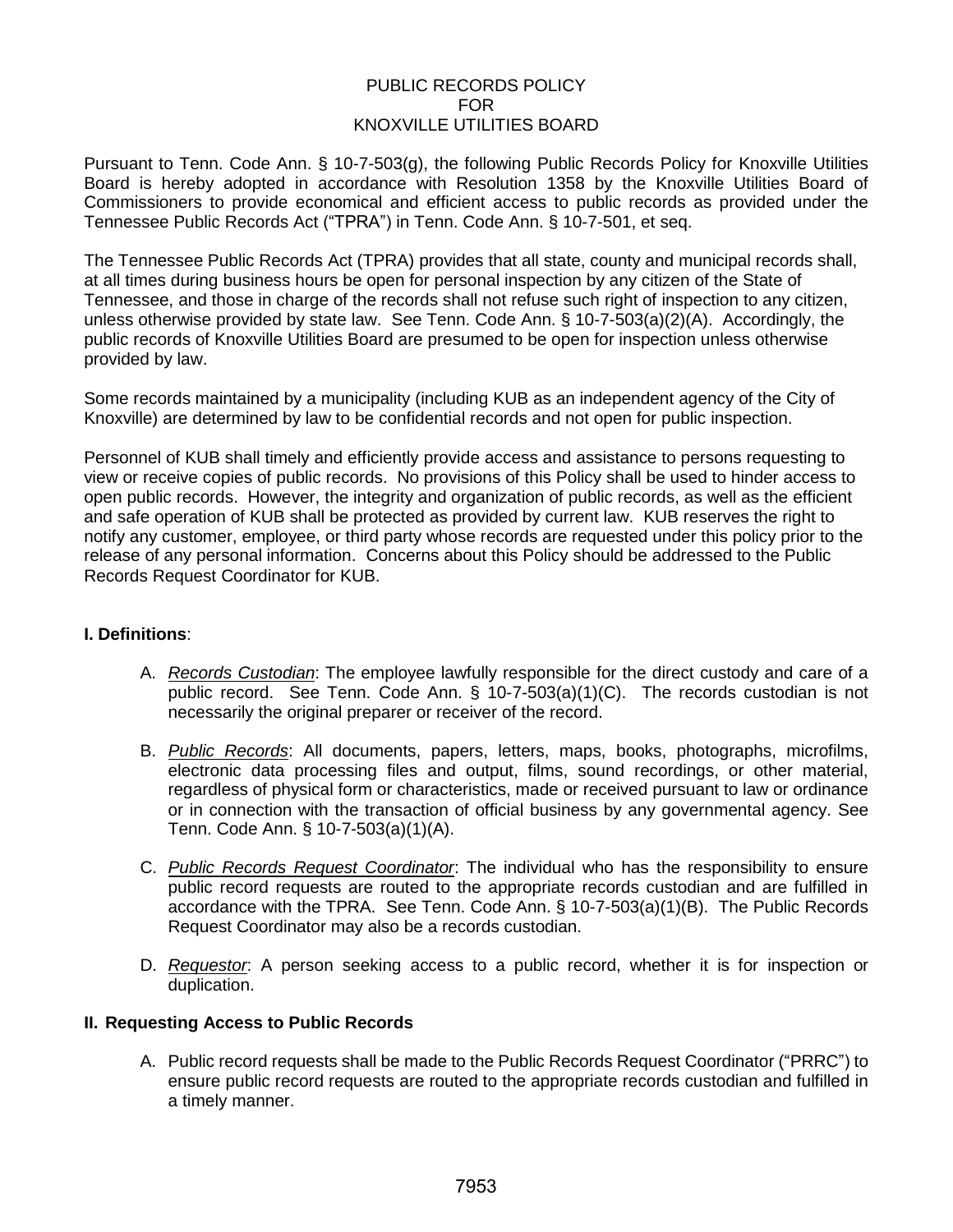- B. Requests for inspection only may be made by phone, in writing or email. Requests for copies, or requests for inspection and copies must be made in writing or email and requestors must complete the Public Records Request Form. To make a request:
	- By Phone: Call 865-524-2911
	- In Writing: Mail a completed Public Records Request form to:

Public Records Request Coordinator Knoxville Utilities Board [P.O. Box 59017](mailto:openrecords@kub.org) Knoxville, TN 37950-9017

- By Email: Email a completed Public Records Request form to: openrecords@kub.org
- C. Proof of Tennessee citizenship by presentation of a state of Tennessee issued photo identification (ID only) card or Driver's License is required as a condition to inspect or receive copies of public records.
- D. Knoxville Utilities Board provides access to Board of Commissioner meeting agendas, schedules and minutes, financial documents, Rules and Regulations on our website. To access these records and others, please visit www.kub.org.

### **III. Responding to Public Records Requests**

- A. Public Record Request Coordinator
	- 1. The PRRC shall review public record requests and make an initial determination of the following:
		- a. If the requestor provided evidence of Tennessee citizenship;
		- b. If the records requested are described with sufficient specificity to identify them; and
		- c. If KUB is the custodian of the records.
	- 2. The PRRC shall acknowledge receipt of the request and take any of the following appropriate action(s):
		- a. Advise the requestor of this Policy and any of the following:
			- i. Requirement for proof of Tennessee citizenship;
			- ii. Form(s) required for copies;
			- iii. Fees (and labor threshold and waivers, if applicable); and
			- iv. Aggregation of multiple or frequent requests.
		- b. If appropriate, deny the request in writing, providing the appropriate ground such as one of the following: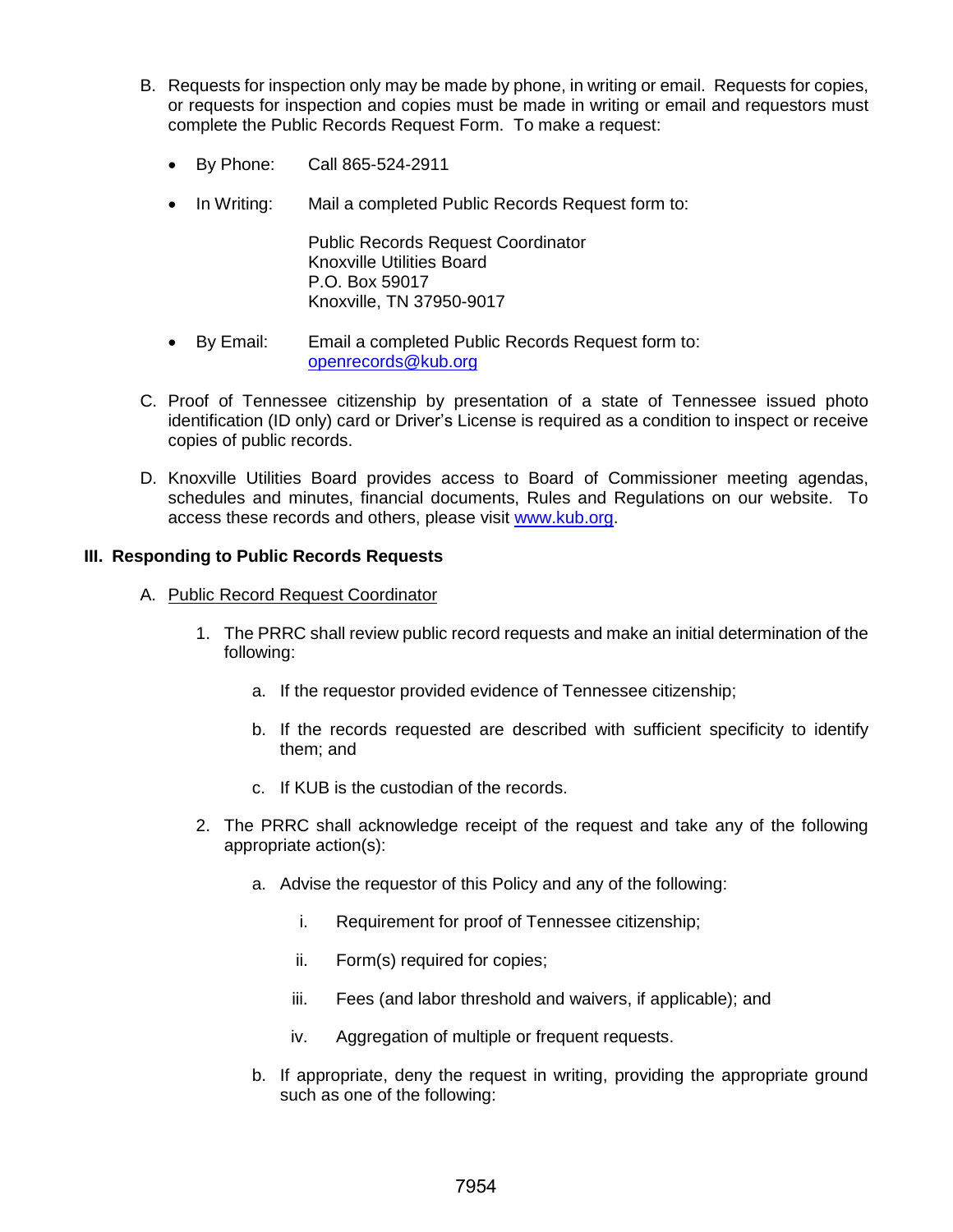- i. The requestor is not, or has not presented evidence of being, a Tennessee citizen.
- ii. The request lacks specificity.
- iii. An exemption makes the record not subject to disclosure under the TPRA. *\*The PRRC will provide the exemption in the written denial letter.*
- iv. KUB is not the custodian of the requested records.
- v. The records do not exist.
- c. If appropriate, contact the requestor to see if the request can be narrowed.
- d. Forward the records request to the appropriate records custodian.
- e. If requested records are in the custody of a different governmental entity, and the PRRC knows the correct governmental entity, advise the requestor of the correct governmental entity and PRRC for that entity if known.

### B. Records Custodian

- 1. Upon receiving a public records request, a records custodian shall promptly make requested public records available in accordance with Tenn. Code Ann. § 10-7-503. If the records custodian is uncertain that an applicable exemption applies, the custodian may consult with the PRRC, counsel, or the Office of Open Records Counsel (OORC.)
- 2. If not practicable to promptly provide requested records because additional time is necessary to determine whether the requested records exist; to search for, retrieve, or otherwise gain access to records; to determine whether the records are open; to redact records; or for other similar reasons, then a records custodian shall, within seven (7) business days from the records custodian's receipt of the request, send the requestor a completed Public Records Request Response Form, based on the form developed by the OORC.
- 3. If a records custodian denies a public record request, he or she shall deny the request in writing as provided in Section III.A.2.b using the Public Records Request Response Form.
- 4. If a records custodian reasonably determines production of records should be segmented because the records request is for a large volume of records, or additional time is necessary to prepare the records for access, the records custodian shall use the Public Records Request Response Form to notify the requestor that production of the records will be in segments and that a records production schedule shall be provided as expeditiously as practicable. If appropriate, the records custodian shall contact the requestor to see if the request can be narrowed.
- 5. If a records custodian discovers records responsive to a records request were omitted, the records custodian will contact the requestor concerning the omission and produce the records as quickly as practicable.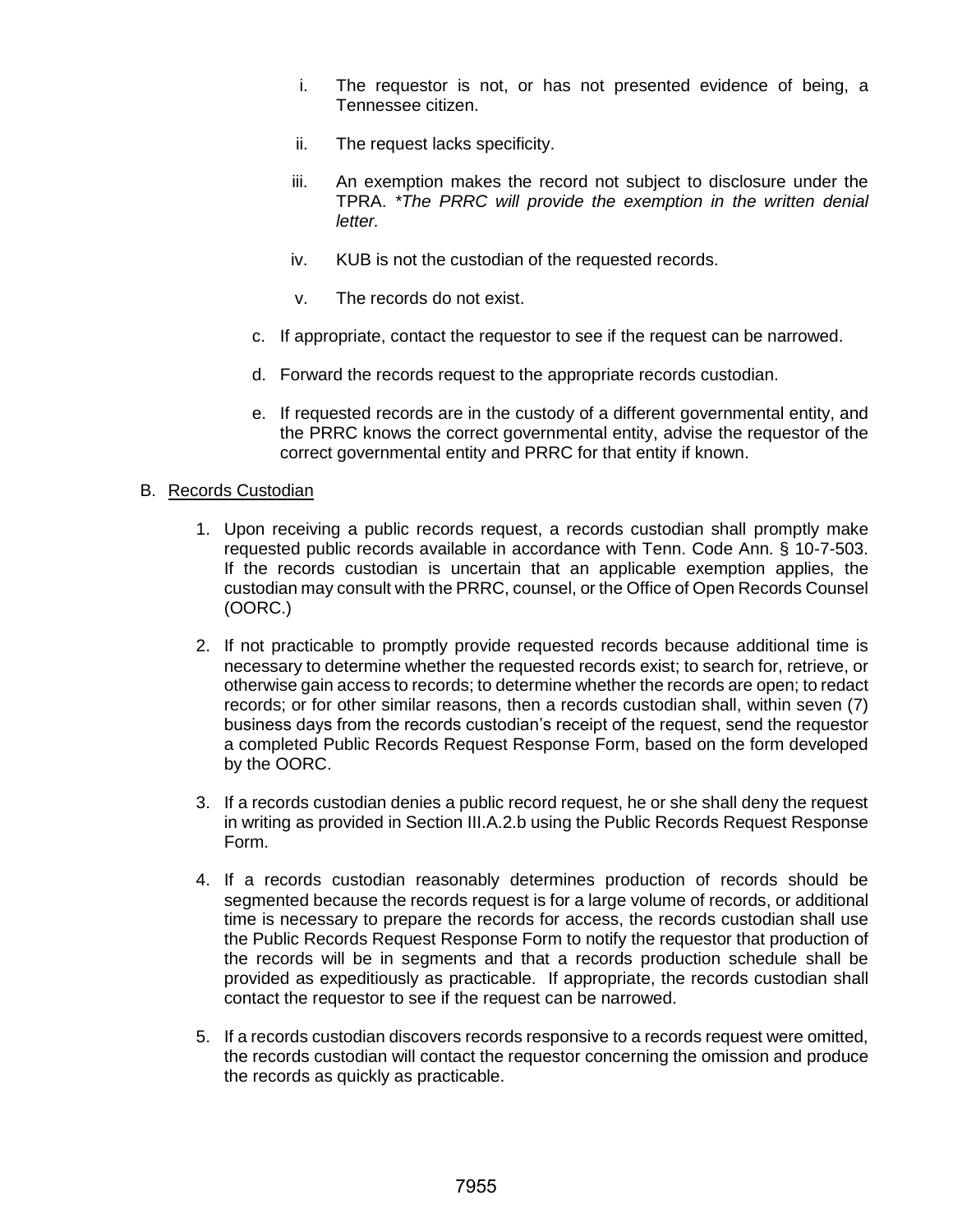## C. Redaction

- 1. If a record contains confidential information or information that is not open for public inspection, the records custodian shall prepare a redacted copy prior to providing access. If questions arise concerning redaction, the records custodian will coordinate with counsel or other appropriate parties regarding review and redaction of records.
- 2. Whenever a redacted record is provided, a records custodian shall provide the requestor with the basis for redaction. The basis given for redaction shall be general in nature and not disclose confidential information.

### **IV. Inspection of Records**

- A. There shall be no charge for inspection of open public records.
- B. The location for inspection of records within the offices of KUB shall be determined by either the PRRC or the records custodian.
- C. Under reasonable circumstances, the PRRC or a records custodian may require an appointment for inspection or may require inspection of records at an alternate location.

### **V. Copies of Records**

- A. A records custodian shall promptly respond to a public record request for copies in the most economic and efficient manner practicable.
- B. Copies will be available for pickup at a location specified by the records custodian.
- C. Upon payment for postage, copies will be delivered to the requestor's home address by the United States Postal Service or other means of delivery as deemed necessary.
- D. A requestor will be allowed to make copies of records with personal equipment.

### **VI. Fees and Charges and Procedures for Billing and Payment**

- A. No charges will be assessed for copies unless the total cost of copies and labor exceed \$5.00.
- B. PRRC shall provide requestors with an itemized estimate of the charges on the Public Records Request Estimated Cost Form prior to producing copies of records and may require pre-payment of such charges before producing requested records.
- C. Fees and charges are as follows:
	- 1. \$0.15 per page for letter and legal size black and white copies.
	- 2. \$0.50 per page for letter and legal size color copies
	- 3. Actual production cost for oversized paper, flash drive, cd or other item used to produce copies.
	- 4. Labor when it exceeds 2 hours.
	- 5. If an outside vendor is used, the actual costs assessed by the vendor.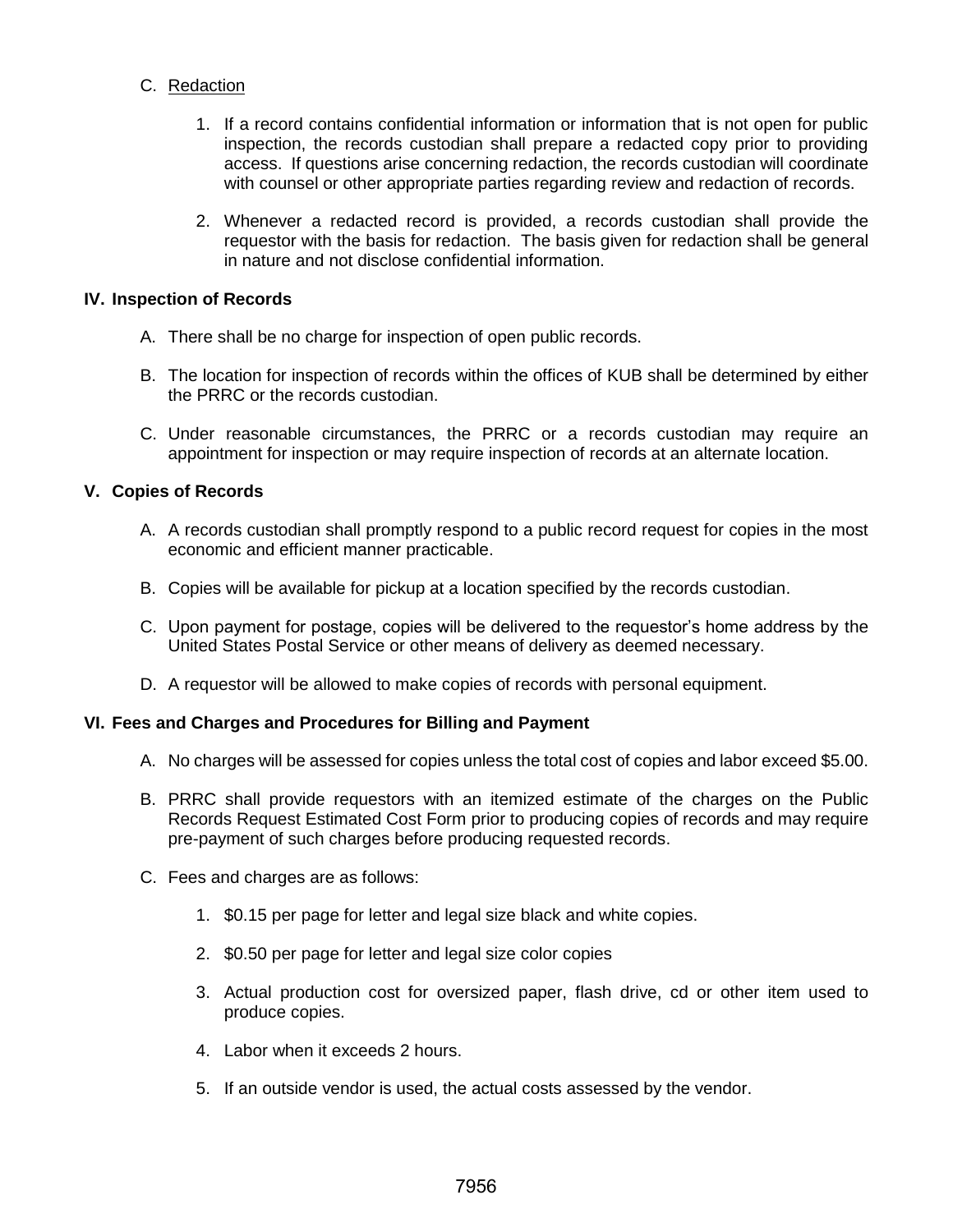- 6. KUB will charge a reasonable fee for the reproduction of any KUB public record that has commercial value as allowed by state law.
- D. Payment may be made in cash or by check payable to Knoxville Utilities Board presented to the PRRC.
- E. Copies of records will not be released until payment is received.

### **VII.Waiver of Rules for Access to Public Records**

- A. *Customers or Employees:* Customers or employees requesting to inspect their own records will not be subject to the rules requiring a formal request and cost recovery, but shall be required to supply proper identification before access to the records is allowed.
- B. *Law Enforcement Agencies:* Requests for inspection of public records by law enforcement agencies via subpoena or other means are not subject to the rules requiring a formal request and cost recovery, and will be submitted to the PRRC.

### **VIII. Amendment Authority**

In accordance with Resolution 1358, the Board's Audit and Finance committee has the authority to amend this policy to maintain compliance with state law and protect KUB's interest as permitted by state law. The President and CEO has authority to adopt additional procedures as may be necessary to guide employees in their responsibilities for adhering to this policy.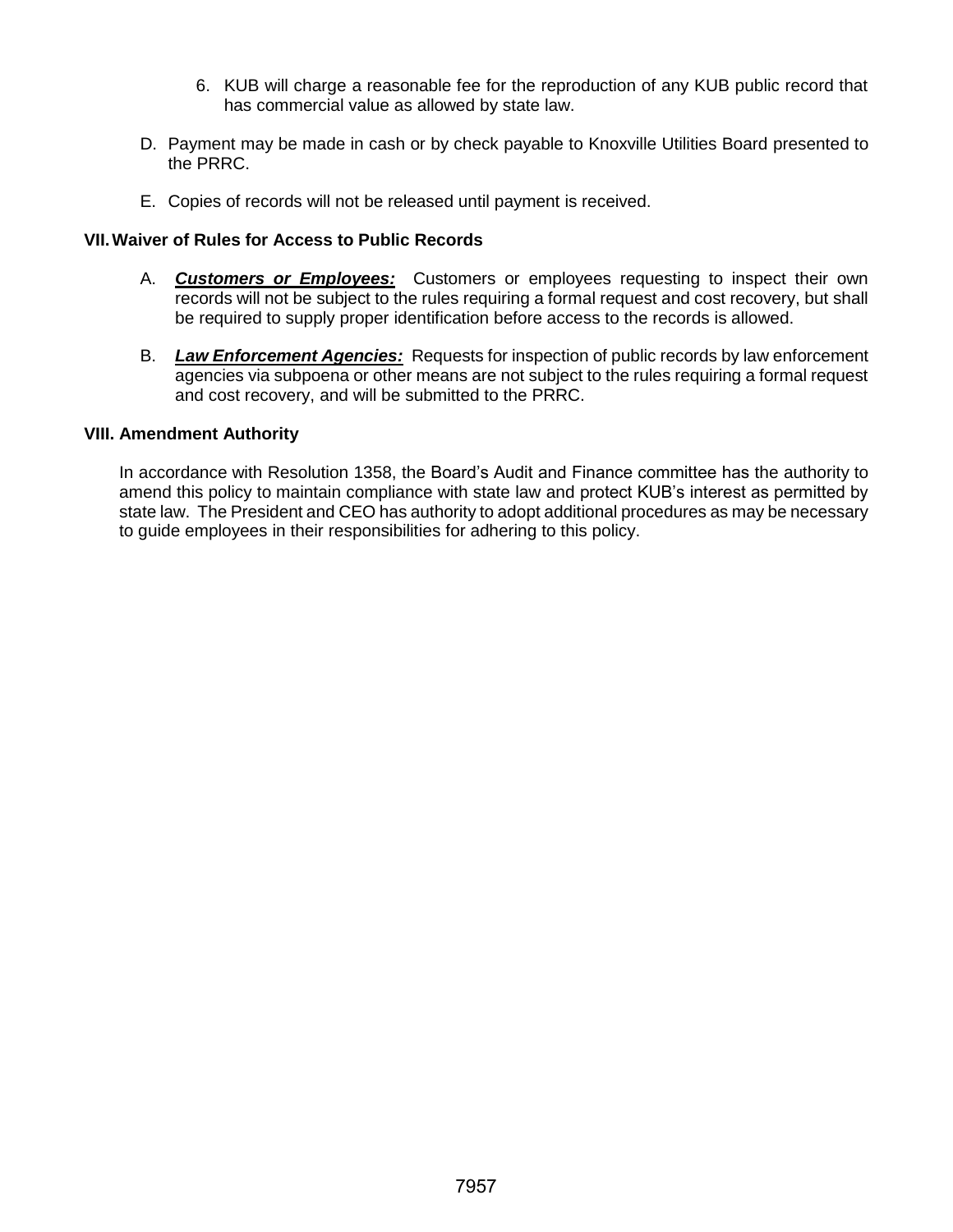

*The Tennessee Public Records Act (TPRA) grants Tennessee citizens the right to access open public records that exist at the time of the request. The TPRA does not require records custodians to compile information or create or recreate records that do not exist.*

**To:** Public Records Request Coordinator Knoxville Utilities Board P.O. Box 59017 Knoxville, TN 37950-9017

**From:**

Requestor's Full Name Address **Phone Number** Phone Number *(Please include an address for any TPRA required written response)*

**Are you a Tennessee citizen?** □ Yes □ No

- **Request:** □ Inspection (The TPRA does not permit fees or require a written request for inspection only.)
	- □ Copy/Duplicate

\_\_\_\_\_\_\_\_\_\_\_\_\_\_.

If costs for copies are assessed, the requestor has a right to receive an estimate. Do you wish to waive your right to an estimate and agree to pay copying and duplication costs in an amount not to exceed \$<br>
<br>
2 If so, initial here:

**Delivery preference:** □ On-Site Pick-Up USPS First-Class Mail Electronic Other:

### **Records Requested:**

Provide a detailed description of the record(s) requested, including: (1) type of record; (2) timeframe or dates for the records sought; and (3) subject matter or key words related to the records. Under the TPRA, record requests must be sufficiently detailed to enable a governmental entity to identify the specific records sought. As such, your record request must provide enough detail to enable the records custodian responding to the request to identify the specific records you are seeking.

\_\_\_\_\_\_\_\_\_\_\_\_\_\_\_\_\_\_\_\_\_\_\_\_\_\_\_\_\_\_\_\_\_\_\_\_\_\_\_\_\_\_\_\_\_\_\_\_\_\_\_\_\_\_\_\_\_\_\_\_\_\_\_\_\_\_\_\_\_\_\_\_\_\_\_\_ \_\_\_\_\_\_\_\_\_\_\_\_\_\_\_\_\_\_\_\_\_\_\_\_\_\_\_\_\_\_\_\_\_\_\_\_\_\_\_\_\_\_\_\_\_\_\_\_\_\_\_\_\_\_\_\_\_\_\_\_\_\_\_\_\_\_\_\_\_\_\_\_\_\_\_\_ \_\_\_\_\_\_\_\_\_\_\_\_\_\_\_\_\_\_\_\_\_\_\_\_\_\_\_\_\_\_\_\_\_\_\_\_\_\_\_\_\_\_\_\_\_\_\_\_\_\_\_\_\_\_\_\_\_\_\_\_\_\_\_\_\_\_\_\_\_\_\_\_\_\_\_\_ \_\_\_\_\_\_\_\_\_\_\_\_\_\_\_\_\_\_\_\_\_\_\_\_\_\_\_\_\_\_\_\_\_\_\_\_\_\_\_\_\_\_\_\_\_\_\_\_\_\_\_\_\_\_\_\_\_\_\_\_\_\_\_\_\_\_\_\_\_\_\_\_\_\_\_\_ \_\_\_\_\_\_\_\_\_\_\_\_\_\_\_\_\_\_\_\_\_\_\_\_\_\_\_\_\_\_\_\_\_\_\_\_\_\_\_\_\_\_\_\_\_\_\_\_\_\_\_\_\_\_\_\_\_\_\_\_\_\_\_\_\_\_\_\_\_\_\_\_\_\_\_\_ \_\_\_\_\_\_\_\_\_\_\_\_\_\_\_\_\_\_\_\_\_\_\_\_\_\_\_\_\_\_\_\_\_\_\_\_\_\_\_\_\_\_\_\_\_\_\_\_\_\_\_\_\_\_\_\_\_\_\_\_\_\_\_\_\_\_\_\_\_\_\_\_\_\_\_\_ \_\_\_\_\_\_\_\_\_\_\_\_\_\_\_\_\_\_\_\_\_\_\_\_\_\_\_\_\_\_\_\_\_\_\_\_\_\_\_\_\_\_\_\_\_\_\_\_\_\_\_\_\_\_\_\_\_\_\_\_\_\_\_\_\_\_\_\_\_\_\_\_\_\_\_\_ \_\_\_\_\_\_\_\_\_\_\_\_\_\_\_\_\_\_\_\_\_\_\_\_\_\_\_\_\_\_\_\_\_\_\_\_\_\_\_\_\_\_\_\_\_\_\_\_\_\_\_\_\_\_\_\_\_\_\_\_\_\_\_\_\_\_\_\_\_\_\_\_\_\_\_\_

\_\_\_\_\_\_\_\_\_\_\_\_\_\_\_\_\_\_\_\_\_\_\_\_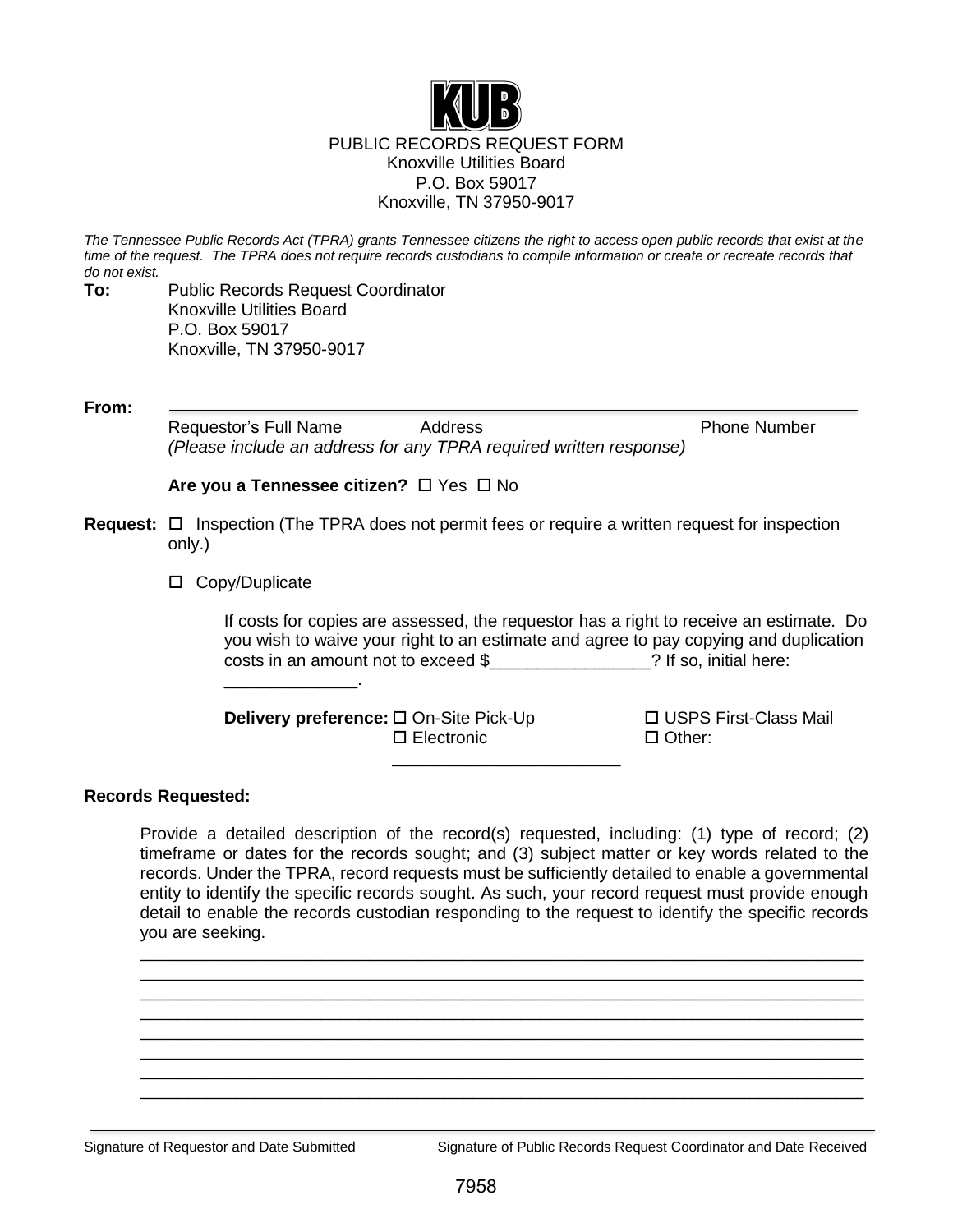

## PUBLIC RECORDS REQUEST RESPONSE FORM Knoxville Utilities Board P.O. Box 59017 Knoxville, TN 37950-9017 [Date]

[Requestor's Name and Contact Information]:

In response to your records request received on [Date Request Received], our office is taking the action(s) indicated below:

| $\Box$ The public record(s) responsive to your request will be made available for inspection: |
|-----------------------------------------------------------------------------------------------|
| Location:                                                                                     |
| Date & Time:                                                                                  |

 $\Box$  Copies of public record(s) responsive to your request are:

- □ Attached;
- $\Box$  Available for pickup at the following location:
- $\overline{\phantom{a}}$  ; or  $\square$  Being delivered via:  $\square$  USPS First-Class Mail  $\square$  Electronically  $\square$  Other: \_\_\_\_\_\_\_\_\_.
- $\Box$  Your request is denied on the following grounds:
	- $\Box$  Your request was not sufficiently detailed to enable identification of the specific requested record(s). You need to provide additional information to identify the requested record(s).
	- $\Box$  No such record(s) exists or this office does not maintain record(s) responsive to your request.
	- $\Box$  No proof of Tennessee citizenship was presented with your request. Your request will be reconsidered upon presentation of an adequate form of identification.
	- □ You are not a Tennessee citizen.
	- $\Box$  You have not paid the estimated copying/production fees.

\_\_\_\_\_\_\_\_\_\_\_\_\_\_\_\_\_\_\_\_\_\_\_\_\_\_\_\_\_\_\_\_\_\_\_\_\_\_\_\_\_\_\_\_\_\_\_\_\_\_\_\_\_\_.

 $\Box$  The following state, federal, or other applicable law prohibits disclosure of the requested records:

\_\_\_\_\_\_\_\_\_\_\_\_\_\_\_\_\_\_\_\_\_\_\_\_\_\_\_\_\_\_\_\_\_\_\_\_\_\_\_\_\_\_\_\_\_\_\_\_\_\_\_\_\_\_\_\_\_\_\_\_\_\_\_\_\_\_\_\_\_\_\_\_\_.

- $\Box$  It is not practicable for the records you requested to be made promptly available for inspection and/or copying because:
	- $\Box$  It has not yet been determined that records responsive to your request exist; or
	- $\Box$  The office is still in the process of retrieving, reviewing, and/or redacting the requested records.

The time reasonably necessary to produce the record(s) or information and/or to make a determination of a proper response to your request is:

If you have any additional questions regarding your record request, please contact [Records Custodian or Public Records Request Coordinator].

Sincerely,

[Records Custodian or Public Record Request Coordinator] [Name, Title, and Contact Information]